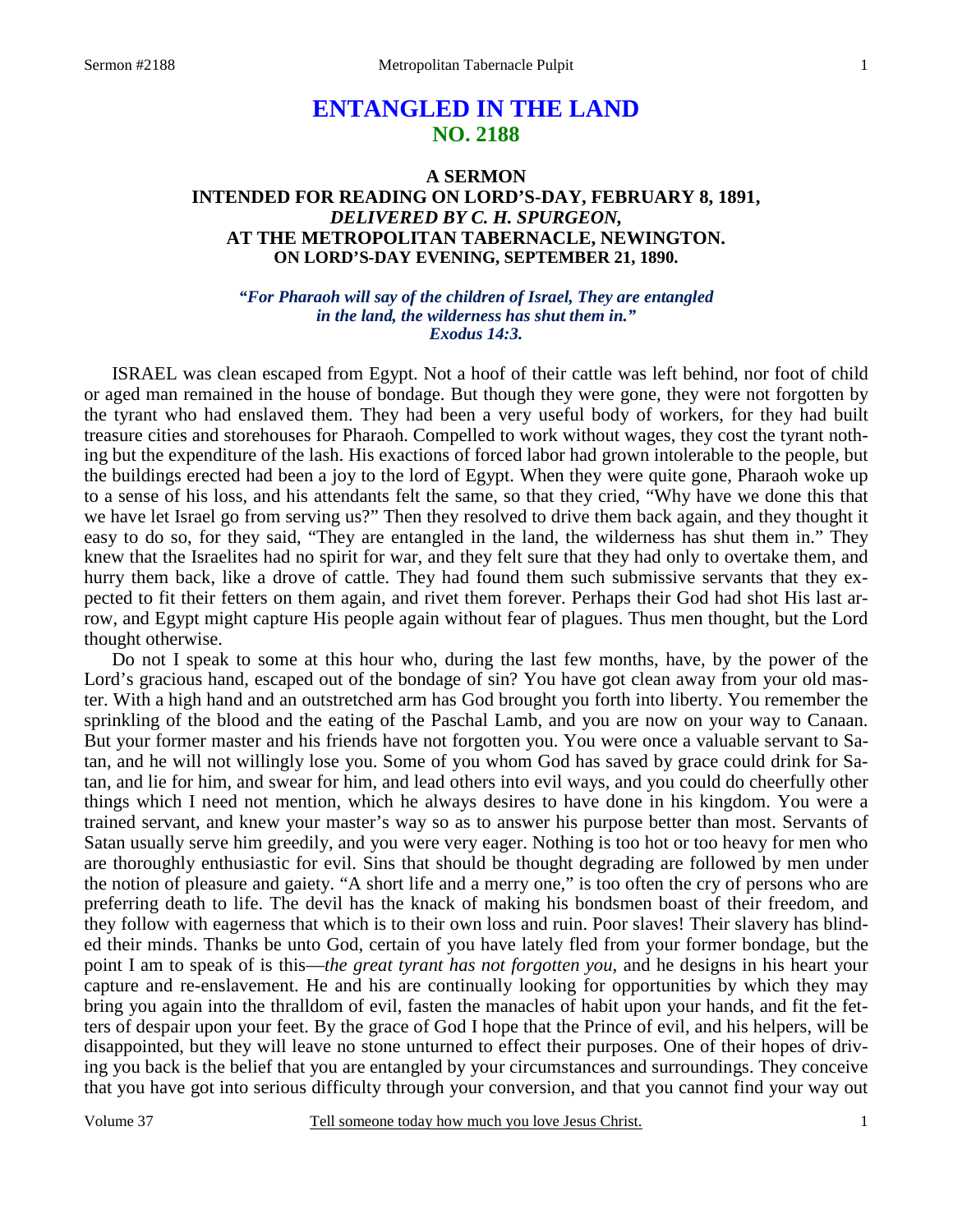of your perplexity. Now, the enemy says, "I will pursue, I will overtake, I will divide the spoil." The Pharaoh of the infernal regions thinks to drive the fugitives back again like a flock of sheep, and, notwithstanding all that God has done for them, he hopes again to bring them under his yoke. If Jehovah has brought you out, His work will never be undone, but the enemy's hope lies in his belief that you are hopelessly entangled by your present environment.

 I speak just now mainly to new converts, and I trust I may encourage them. Satan has less hope of getting back those who have escaped from his tyranny for many years. If he can trip them up or worry them, even now, he will take a delight in doing it, but he begins to see that the older pilgrims are really the Lord's, and cannot fall into his hands. Of those who have only lately escaped from his power he has greater hope, for they have not yet proved by the test of experience that the work within them is divine. He hopes that possibly theirs is only temporary reformation, and if so, he can soon make them slip back into the mire of sin, from which he hopes they have only half escaped. I am going to speak to the raw recruits, "from Egypt lately come," hoping that, by the blessing of the Holy Spirit, they may be cheered in pressing forward, and may feel that they can never go back to their old sins.

 The early period of Christian faith, like the infancy of life, is crowded with dangers. Literally, newborn life is so precarious that it is a wonder that any infant survives, and infant spiritual life is so full of weaknesses and diseases that none would survive were it not for Almighty grace. Hence the need of the special precept, "Feed my lambs." It is our bounden duty to look well after beginners in the ways of God. The moral mortality in our churches is mainly among the new converts. If they survive the first years of temptation, they continue with us as a rule. Our church roll shows that the leakage is through the unseasoned timbers—

> *When they have conquered early fears, And vanquished youthful wrong, Grace will preserve their following years, And make their virtues strong.*

If we leave them without help and comfort in their beginning, we cannot tell how much they will sin and suffer. With the view of helping them, I shall speak, first, upon *one of our early dangers,* and, secondly, upon *our security against that danger*.

**I.** ONE OF OUR EARLY DANGERS is this; we may become entangled in the land, the wilderness may shut us in. That entanglement takes a great many shapes. I will only hint at a few of them.

 *Dealing with old friends is a frequent one*. The man is a new creature in Christ Jesus, and since his friends find that he is so, they trouble him. His foes are they of his own household. How is the youth to make an open confession of Christ before his infidel father? Possibly the convert is a wife. How is she to be a Christian if she is married to an ungodly husband? Our earthly loves have great power over us, and it is right that they should, but herein comes a hindrance to spiritual life. Satan says to himself, "Ah! He cannot break away from my kingdom, for his brother, his wife, or his betrothed will keep him in my service." It may not only be one member of the family, but several may combine to draw back the halfescaped one. It may be that parents, brothers, sisters, friends of all sorts, will unite in their efforts to jeer the young Christian out of his faith, and lead him off from the road of uprightness. We hear much of the Salvation Army, but, alas! There is an Army of Damnation too. Very zealous and crafty are these followers of the evil one. Cruel mockings, accusations of hypocrisy, slanders, and unkindnesses are not spared to turn the young Christian from the right way. Because of household opposition Satan says, "He is entangled in the land." The adversary thinks that you have not the courage to stand up against your relatives, and will not dare to confess your Lord before your wife, or your father. We shall see now whether the Lord has brought you out, or whether you are running off on a mere whim of your own; the devil will not be slow to apply the test.

*In some cases the entanglement is not so much that of the family as of society*. I have personally known one or two friends moving in high circles who have said to me, "As soon as I am known to be a Christian, my friends will cut my acquaintance. I do not know what I shall do when I have to visit at certain houses; assuredly I shall have to run the gauntlet." It has been a quiet pleasure to me when I have found that they have been banished from such "society" altogether, for it could never have been of any spiritual advantage to them, and it might have proved a snare. Their loss was a real gain. But, oh! How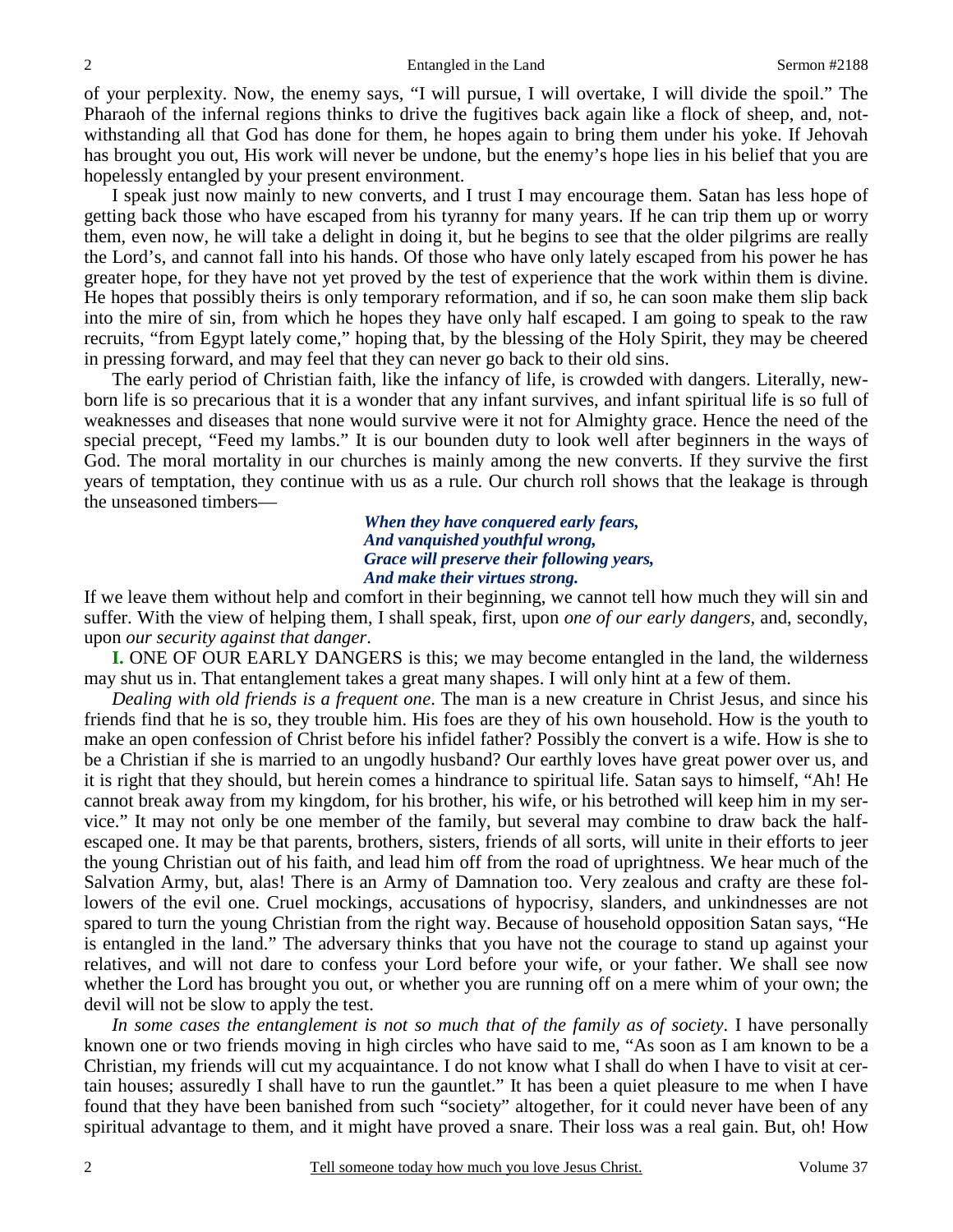#### Sermon #2188 **Entangled in the Land** 3

many are afraid of Sir John and of Lady Mary, or of some wealthy neighbor! These fine folks may be nothing very great after all, but, still, weak hearts are all too apt to dread the loss of their patronage, and are ready enough to make a great cross of being frowned out of their society.

 In other circles the same difficulties occur. The workshop has its trials as well as the drawing room. "Ah!" says Satan, "the man came out, and confessed himself a Christian the other night, but I know where he works, and there is not a man in the place who will sympathize with him. He will be entangled in the land." It happens that one begins in the morning with a joke, a second comes on with an oath, a third follows suit with a sharp and bitter observation. All day long they give the new convert such handfuls of mud as they can find, and the hope of the evil one is that thus he will be forced back into his old ways. The same thing happens on the farm, or on board ship, or in the barracks; old companions want to have our society, and are not pleased with the silent rebuke which is implied in our separating from them. You know more about this than I do, but I wonder not at Satan saying, "They are entangled in the land, the wilderness has shut them in." Why, some of you can scarcely descend the steps of this Tabernacle, convinced of sin and awakened to seek eternal salvation, before an old friend meets you, and, by his careless salutation, he makes you forget the emotion which just before was so manifest! Or if you get over the first attack, you are so warmly assailed indoors that you are greatly inclined to give in. Alas for the many who are speedily entangled in the nets of human associates, and never gain the liberty of Christ! The demands of business, of position, of self-interest, of custom—these all hold men as birds are caught with bird-lime, or, as the needle is held by a powerful magnet, and so they are prepared to listen to evil entreaties, and return to the country from which they came out.

 To some, the entanglements come from *having to deal with new matters*. All things have become new, and among the rest even their ordinary business wears a different aspect. It used to be conducted in such and such a way, but now, on examination, the man says, "I am a Christian. I cannot do as I have done, and yet, how can I alter it?" It is a very simple matter to fall into those ways of trade which are questionable, but it is not quite so easy to quit them, and to gain a livelihood. When you alter one custom of trade, another matter hangs upon it, and needs a change, and it is not easy to bring partners, and clerks, and workpeople, out of old ways into new. They are very apt to be sticklers for former methods. Moreover, there are people in the trade who think you more nice than wise, and will even refuse to do business with you if you are so particular. It is no small thing for the convert to set himself right with the world in his changed mode of dealing, yet this has got to be done, and done with decision, too, or there is no escaping from evil. At such a time the struggler feels—"I am entangled in the land, the wilderness has shut me in," and the enemy of souls, is of the same opinion. Now is his opportunity, but if you escape him now he will never again have such an advantage over you.

 At the same time, our young brother may be alarmed about the other side of his new associations namely, joining the church. It seems an ordeal to young beginners to come to see the pastor about uniting with the Lord's people. I am sure they need not be at all terrified of *me,* for no one will more heartily welcome any sincere seeker after Jesus. All that I shall ask is a simple confession of faith in the Lord Jesus Christ, and if that is given, even with fear and trembling, I shall be well content. Yet, to the timid beginner, it seems very solemn to be spoken to by the elders of the church. Mr. Bunyan puts lions in front of the Palace Beautiful, by which palace he means the church. I have been told by a facetious person that Mr. Bunyan meant by these lions the deacons and elders. Well, I can only say that I find them brave as lions, but even if they were terrible as those monarchs of the forests, there is no just cause for fearing them, for Mr. Bunyan adds "The lions are chained." If any of you are afraid of our deacons and elders, you are so without reason, for the lions are chained by the intense love they bear both to their Lord and to all pilgrims to Zion. A guard is set before the door of the church for a necessary purpose, for we would have none enter who are self-deceived, but none of the brethren in office among us will harm anyone who desires to serve the Lord, and dwell with His people. If you have been troubled about your admission to the church, I hope that fear will come to an end by your pushing forward, and being enrolled in our ranks. Get right in your position both towards the world and the church, and let not the evil one say with regard to either of these matters, "They are entangled in the land, the wilderness has shut them in."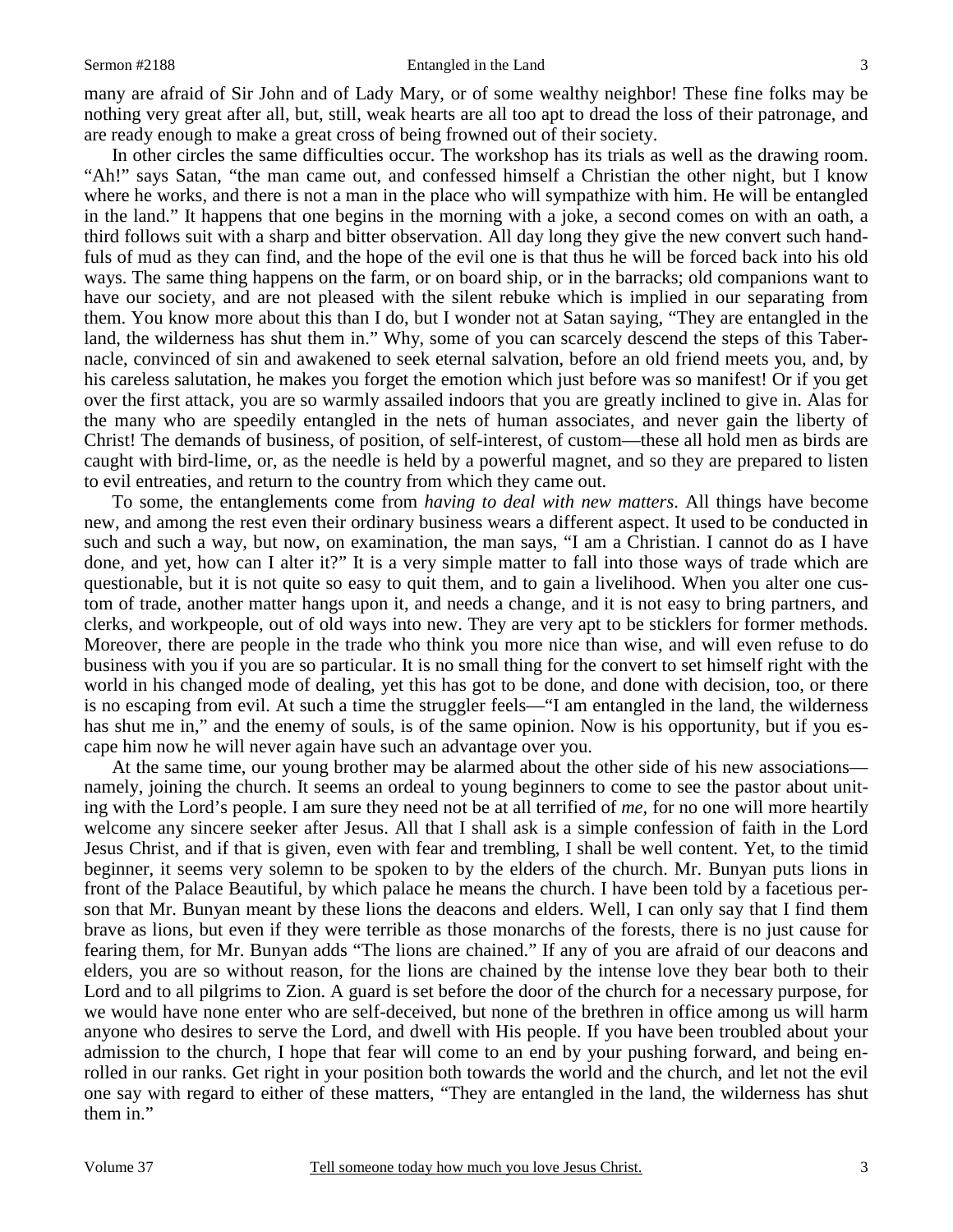We have known others *bewildered with doctrinal difficulties*. When a man's soul is renewed he begins to think, and he desires to understand many things which before were indifferent to him. He meets with that most plain and precious truth, that "Jesus Christ came into the world to save sinners," and he is well satisfied with that declaration. Still, as he grows, he seeks more knowledge, and longs to understand the deep things of God. Possibly, as a young beginner he goes beyond his depth. He perceives the doctrine of election in the Bible, and he asks, "What is this?" It may be he is greatly confused with this doctrine, for though it is rich with comfort for those who, by reason of years, have had their senses exercised, yet it is a hard nut for babes in brace. It is simple enough when seen from one side of it, but from another it is a bottomless mystery. We have seen minds quite bewildered, where to us all things have seemed plain.

*I have known people stumble over hard texts*. "What does *this* text mean? What does *that* passage mean? What does the other Scripture mean?" You would be astonished if you knew how many people are disturbed in mind, lie awake at nights, and are likely to lose their faith in Christ over Scriptures which are as cheering as can be when once they are understood. These people need that some man should guide them, for, like the Ethiopian nobleman, they will not otherwise understand what they read. In former periods, many lost themselves in meditations upon free will, predestination, irresistible grace, and so forth. It was a pity that they dwelt so much upon the decrees of the Father, and so little upon the work of the Lord Jesus. They got their heads muddled by things too high for them. People are more frivolous now, as a rule, and this evil is rare. Still, there are to be found, here and there, thoughtful persons, not yet fully instructed in the faith, which are puzzled and confused as the infinite glory of revealed truth opens up before their astonished gaze. They will know hereafter, but for the present they are sorely troubled and perplexed, and their cruel enemy rejoices that "They are entangled in the land." Nothing contributes more to this than the divisions in the Christian church. One preacher cries up one thing, and another quite the contrary, till young converts cry, "Who are we to believe?" and they stand as if they had come to crossroads, and do not know which way to take. I am sorry it should be so, but there is a promise to the family of faith, "All your children shall be taught of the Lord." You shall not lose your way if you will accept the Word of God as a little child. Be of good courage, for it is written—"He shall guide you continually."

 Far worse is the case of those who are *entangled through strange discoveries*. They came in among professed believers, and they supposed that all Christians were perfect (which, by the way, is a mere supposition), and now they have met with a certain loud professor who has acted very dishonorably and unkindly towards them, and they cry out with astonishment, "How is this?" We, who know by experience and observation that Judas may be looked for among common disciples, since he appeared among the chosen twelve, are not so staggered when we see a hypocrite. We now expect to see black sheep, even in the choicest flock, but the new convert is sorely grieved and stumbled when he finds out the melancholy fact that all men are not what they seem. Great mischief is worked among young Christians by hypocritical or inconsistent professors. God grant that none of us may be of that kind, for the blood of souls will lie at the door of such persons!

 It may be that, in his earliest days, the young convert finds out with surprise that his own heart is brimming over with sin. He thought that he was so changed that no sin remained in him, and no temptation from without could move him. He hoped that he was so sure of the truth of God that he would never doubt, and now he has to cry, "Lord, help my unbelief," for he can hardly decide whether he believes or not. He has discovered another law in his members warring against the law of his mind, and bringing him into captivity. He finds that when he would do good, evil is present with him, and this inward conflict between the flesh and the spirit comes upon him as a terrible surprise. "Why am I like this?" he cries. "Can I be a child of God and have such dreadful thoughts? Could I feel so wretched if I were indeed a possessor of grace?" When young beginners get into this rough road, they are taken by surprise, and know not what to do. Then is it that the adversary of their souls hopes that "They are entangled in the land, the wilderness has shut them in."

 Akin to this are their *amazements at painful experiences*. It may be the Lord withholds the light of His countenance from them, and then they walk in darkness, and see no light. If they were always to enjoy calm and comfort, they would with self-complacency boast, "My mountain stands firm; I shall never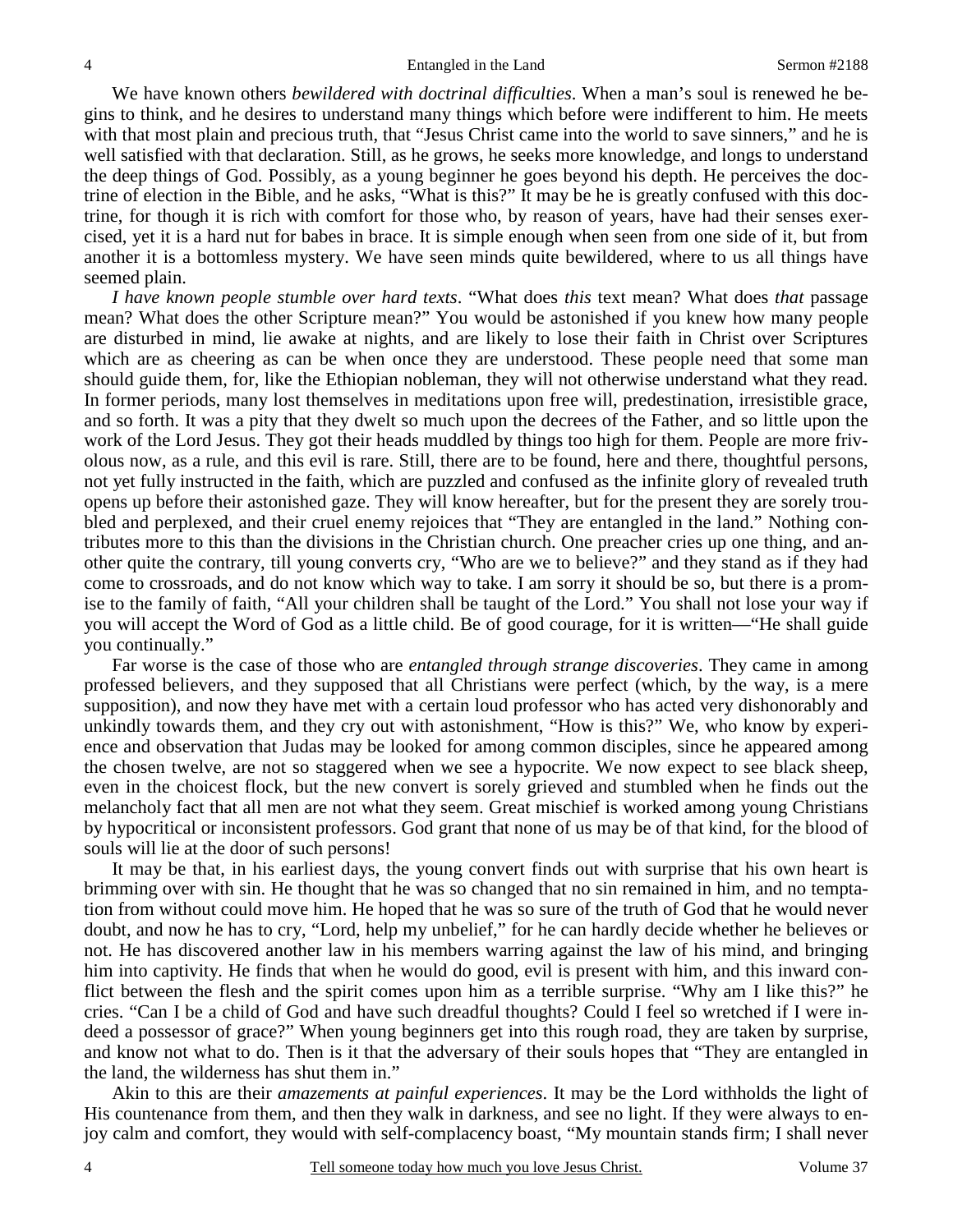be moved," and the Lord hides Himself from them to slay their pride. If they were always at ease they would fall into living by feeling, instead of walking by faith. Therefore the Lord tries them, leads them by a desert path, clouds their sky, and burdens their backs. Then they inquire, "How is this?" Some of us know that when God shuts us up in the dark, He loves us as dearly as when He pours sunlight upon us, but beginners in the divine life do not know this, and they are terribly put to it, since they judge God's heart by His hand. "Can I be a child of God, and yet be so afflicted? And why is my light so dim?" These frames and feelings, which come of our being frail, foolish, and feeble-minded, are a great perplexity, and when we cannot make them out, the adversary cries, "They are entangled in the land, the wilderness has shut them in."

 What if, at the back of all this, we should be *assailed with special trials?* Suppose it should be true that, ever since you have been a Christian, you have not prospered in worldly concerns as you did before. It will seem strange. When you were a man of the world, and were an enemy of God, you had plenty of money, and a host of friends, but now that you have become a Christian, your means and your friends are gradually melting away. It may be the case; I have known such an instance. Yet it is not hard to explain this in several ways. The Lord would not have us follow Him for the sake of what we get from Him. He would have us men, against whom even Satan could not say, "Have You not set a hedge about him, and all that he has?" Our Lord desires followers who will cling to Him at all risks, for no other reason but their value of Himself and His truth. He would have servants who, having counted the cost would lose estate and repute, yes, and life itself, sooner than turn aside from the way of their Lord. Perhaps you are being educated to this point of faithfulness. Do not, therefore, doubt, because of your exercises and tribulations, but take these things joyfully. The path to heaven lies by the dens of the leopards, and the haunts of the young lions. Dream not that God has forsaken you. Leave it to the devil to say, "They are entangled in the land, the wilderness has shut them in."

 Possibly, once more, some may be much beset on the road to heaven by *mental difficulties*. I do not often say much about these things, because there are plenty of preachers who, by mentioning difficulties, are really spreading them. Certain clever gentlemen of the cloth may think it their duty to sow doubts among their hearers, but I have no such ambition. They may imagine that they are answering the questions which they suggest, but it seems to me that they are merely advertising them to many of those who were previously unaware of them. This is an age when men assail the inspiration of the Bible, the atoning sacrifice, and the election of grace. I need not enlarge. Everything is now attacked. There is no part of the Bible which some critic would not take away from us. It may be, young friend, that, you cannot answer all the objections which you hear. Do not wonder if you cannot. You would be wiser than Solomon if you could reply to all objections that quibblers may invent. A friend came to me with a great difficulty, supposing that I could answer it off-hand; but I replied, "He who fashioned this piece of criticism took time in the making of it, and you must allow me the same time to demolish it. I will do my best with it, but remember, if you find a thousand difficulties which I cannot meet, that fact will not prove that they cannot be met, for I do not profess to be omniscient, nor do I assert that faith is a grace which has no difficulties to surmount." If there were a thousand more objections which could not at this present, be answered, they might confuse our feeble minds, but they would not shake the eternal truth itself. God's Word is sure, be the difficulties what they may. Know what you do know, and believe what you do believe, and get a firm grip of undoubted verities, and though, when you are worried with the doubts and hypotheses of philosophers and the like, Satan will say, "They are entangled in the land," let him see that your worry is soon ended by a childlike faith in the living God. Real faith will find a way out of perplexity, or will make one. True faith will sooner set aside the conclusions of human reason than the declarations of God; in fact, faith teaches reason to be reasonable by setting before it the highest of all reasons, namely, the testimony of God. God send us such a childlike faith, and then we shall not be "entangled in the land"!

**II.** I have thus shown you what our danger is. Now, secondly, let us think of OUR SECURITY UN-DER THIS TRIAL.

 My text is, *"Pharaoh will say* of the children of Israel, They are entangled in the land, the wilderness has shut them in." Upon this I make the first observation, *that this is not true*. It is only what Pharaoh said. And so when Satan says, "They are entangled in the land," it is not true; it is only one of the say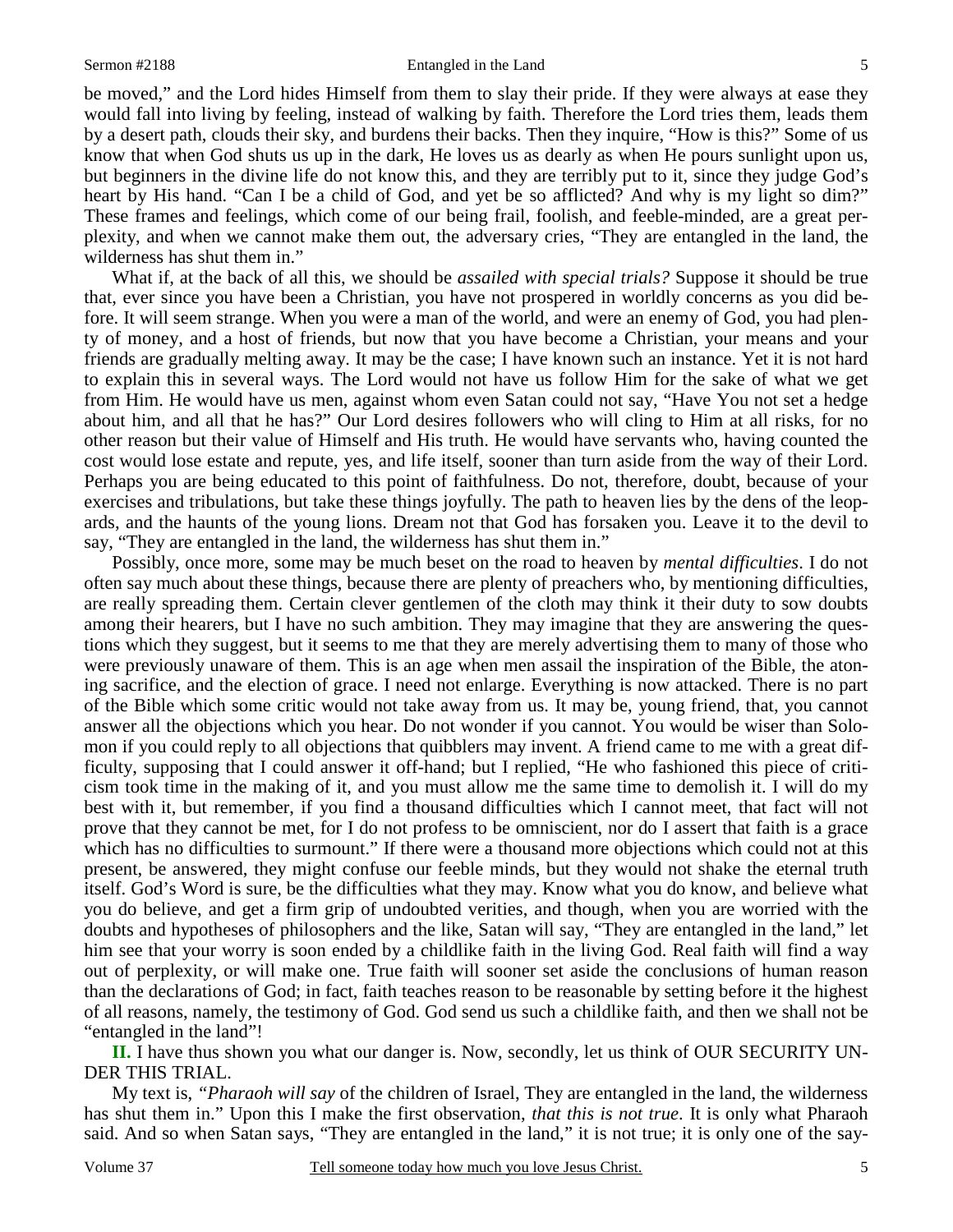ings of the father of lies. "They say"—says one. Well, what do they say? Let them say it; their saying it will not make it true. A troubled one comes to me, and complains of a certain charge which has been made, and he adds, as the sharp edge of it all, "Sir, it is not true." Well, then, do not fret about it. One cries out, "They are taking away my character, and I feel it keenly because what they say is cruelly false." Friend, do not feel it at all. You ought to feel it if what they say is true. Now, what Pharaoh said was not true, and his speech did not cause the children of Israel to be really entangled in the land. Pharaoh's tongue speaks his wish, but his wish will not be realized. Our adversaries say that our cause is defeated. Is it? "Ah!" they say, "we have shut him up. The man cannot answer us; we have crushed his faith, and argued his confidence to death." Have you? By the grace of God we stand fast in the oncedelivered faith, after all your sophistries and boasts. You say that we are entangled, but we are not. "Show us," they say, "the way in which you will get out of the wilderness." No, that we cannot do, but, if you will wait a while, the Lord will show you *that,* by leading us graciously through the divided sea, and it may be also by drowning you therein, as He did the Egyptians when the waters overwhelmed them. Israel could not guess her way, but Israel could wait till God revealed it. Newly-emancipated one, you are shut in with doubts and difficulties suggested by carnal reason, but, I pray you, believe your God. By the blood of the cross, I entreat you, believe the Lord Jesus. By the eternal judgment and the great white throne, believe your God. "Let God be true, but every man a liar." Wait you till He shall clear your way, through the very heart of the sea if need be; a way which will conduct you in safety to the other shore, where, with timbrel and with song, you shall proclaim His victory.

 My next observation is this; that though Pharaoh said, "They are entangled in the land; the wilderness has shut them in," yet *they had a guide*. Look at the surroundings of my text, and you will see that they were guided by a pillar of cloud by day, and a pillar of fire by night, so that they had no need to be in any perplexity as to their road. We, too, have a Guide. In providence we are not left without a Leader, and in spiritual things we are not left without the Spirit of God, who shall lead us into all truth. Young traveler, you are not turned out alone into a wild wilderness to find a path; the Good Shepherd goes before you; follow Him as the sheep follow their shepherd. He never led His flock in the wrong direction yet. Do what He bids you, and you are safe. Do as He did when He was here below; His example is your safe direction. Believe Him and obey Him. Keep to the narrow path. Hold fast your integrity, and never let go of your faith. You have a heavenly Guide. You are not left alone, and therefore you cannot be entangled in the land; the wilderness has *not* shut you in.

 Remember, next, that *the Lord had appointed a way for these people*. There was not only a guide, but a way. But where was that way? Mountains blocked them on either side. They could not turn back, for Pharaoh shut up that route. Where should they go? The reedy Red Sea rolled across their front. Listen! Their way is across the bottom of that sea, and up from its depths to the other shore. A strange path! "It is no way at all," cries unbelief. Have you never read concerning God, "Your way is in the sea, and Your path in the great waters, and Your footsteps are not known"? Tried believer, the Lord will make a way for you where no foot has been before. That which, like a sea, threatens to drown you, shall be a highway for your escape.

 I once had a friend, an upright gracious man, a gentleman whom God had prospered. He had, when engaged in a bank, acted uprightly in a matter in which his superiors judged him to be foolishly scrupulous, and therefore dismissed him. He could not do wrong, and so he was left with a wife and family, without a job, and, as everybody told him, irretrievably ruined, because of his "foolish conscientiousness." He was for years the head of that very bank. In a singular way, the Lord made his discharge the means of his advancement, so that he rose, step by step, to be the master where he had been the rejected servant, and this, humanly speaking, would not have come about had it not been for the incident mentioned. Have faith that God can turn the evil into good, and that which threatens to annihilate you will be the means of your enlargement. Look you well to your integrity and the Lord will look to your prosperity. The way of faith is not a common turnpike road, which every careless traveler may traverse without care or study. It is a mysterious way, which no fowl knows, and the lion's whelp has not trodden. Those who inherit the special glories of heaven must encounter the special perils of the deep and of the desert, and in their amazing journey they shall behold the glorious arm of the Lord working wonders for them.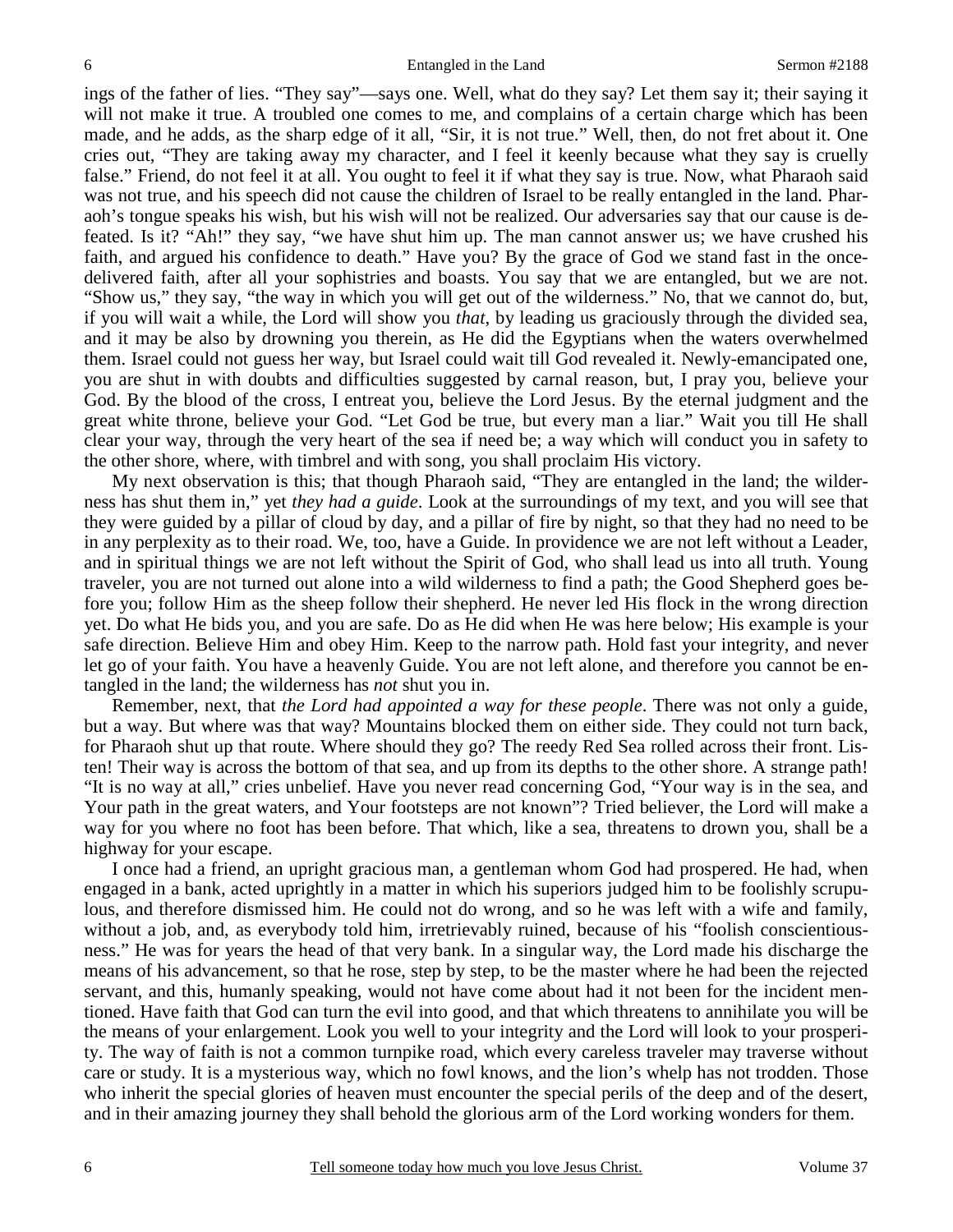### Sermon #2188 **Entangled in the Land** 7

 Note well that the Lord would not only find them a way, *but, at the same time, overthrow their enemies*. You have come up out of Egypt, O young believer, but the taskmasters are at your heels! There may come a decisive moment, after which they shall never pursue you again. Those who seek your soul are to be destroyed, so that there shall not be one of them left. I believe that many a young convert hates sin, and hates all evil habits, but these evils keep dogging his footsteps, and seem as if they would master him, and then there comes a time of great struggle and tremendous battling without and within; on that one desperate field he fights the matter out. His adversaries are drowned in that Red Sea; his old sins and his old habits lose forever their former power. The Red Sea rolled between Israel and Egypt, and whatever else might trouble the pilgrim host, they were never, throughout the whole forty years, molested by Pharaoh, or any of the Egyptians. It is a grand thing when a man gets clean away from the world, and is reckoned as dead to it. He has burnt his boats, and has landed on the shore, from which he never can go back again, but must fight out the battle against sin even to the end. When a man is sworn into the army of Christ for eternity, and the world has cast him out, there is nothing for him but to go right ahead. Everything that he has is now staked on the cross of Christ. Happy man to have come to such a pass—to be once for all crucified to the world, and the world crucified to him! The Egyptians of sin which had so fiercely pursued him are drowned, and the rest of the Egyptians of evil have given him up, and he may go on his way to the promised land in peace, so far as his old taskmasters are concerned.

 Remember, also, dear friends, that when these people were thought to be hopelessly entangled, *they were about to see the Lord perform for them a work which would be most helpful to their ultimate conquest of Canaan,* for when Pharaoh and his chariots were drowned in the sea, Palestine heard of it, and all the natives thereof began to tremble. Thus sang Moses in his famous song, "Fear and dread shall fall upon them; by the greatness of Your arm they shall be as still as a stone. The people shall hear, and be afraid: sorrow shall take hold of the inhabitants of Palestine." That day in which a convert has to fight out the battle once for all with himself shall give him strength for all future conflict, and smooth his pathway into the land that flows with milk and honey. You must not think, young Christian, because you are saved from guilt, that everything is done, and the warfare ended! There is a life-long conflict for you before you obtain possession of your inheritance, and, it may be that, if now, when you are in special trouble, you are found faithful, all the rest of the road will be cleared from similar troubles. Now shall the Egyptians be drowned in the sea. Some of us can recollect the time when we had to stand still and seriously ask, "Can I now be true to the Lord and His law? I am advised the other way by a very prudent friend. Can I reject this advice? I can see the worldly advantage that I should gain through acting in a crooked course. Can I forego that advantage? I can see that I shall have to suffer if I am conscientious. Can I take up my cross?" When, after hours of anguish and prayer, you have come out of every entanglement pure and free, from that time forth the Lord may lift up the light of His countenance upon you, and your victory over all other adversaries will be easy. Will not this comfort some of you who have just come to the Red Sea? The place of test and trial shall be the place of the ending of the foe.

*Why had the Lord led the people so far if He would not still help them*? Do I hear someone say, "I fear that I shall never get out of *my* difficulties"? Yet you believe that the Lord has brought you out from the dominion of Satan? Tell me, has God brought you so far to let you perish? He has broken off the yoke of sin; He has given you a hope in Christ, and you are a changed man. Do you think that He would do all this for you, and then leave you? Come, my brother, has the Lord brought you out of Egypt, by the precious blood of the Lamb, that you should die in the wilderness? Do you believe that Jesus has redeemed you to let you be lost, after all? I would speak personally to any elderly Christians here who begin to think that they shall one day fall by the hand of the enemy. How old are you? "Sixty." Sixty? How long do you expect to live? Answer: ten years. Then if God has taken care of you for sixty years, can you not trust Him for the odd ten? "Well," says one, "I am eighty." Eighty? How long do you reckon to remain on earth Are you going to doubt for the few years that are yet to come? Have you trusted your God for eighty long years? Do not doubt Him now, I pray you. Do not please the devil by distrusting your faithful God. As surely as Jehovah begins He will finish. It shall never be said of any work of God, "He began to build, and was not able to finish." If He has set you on the way to the eternal inheritance, He will surely bring you into it. God is never defeated or turned aside. "He shall not fail nor be discouraged." Comfort one another, therefore, with such words as these.